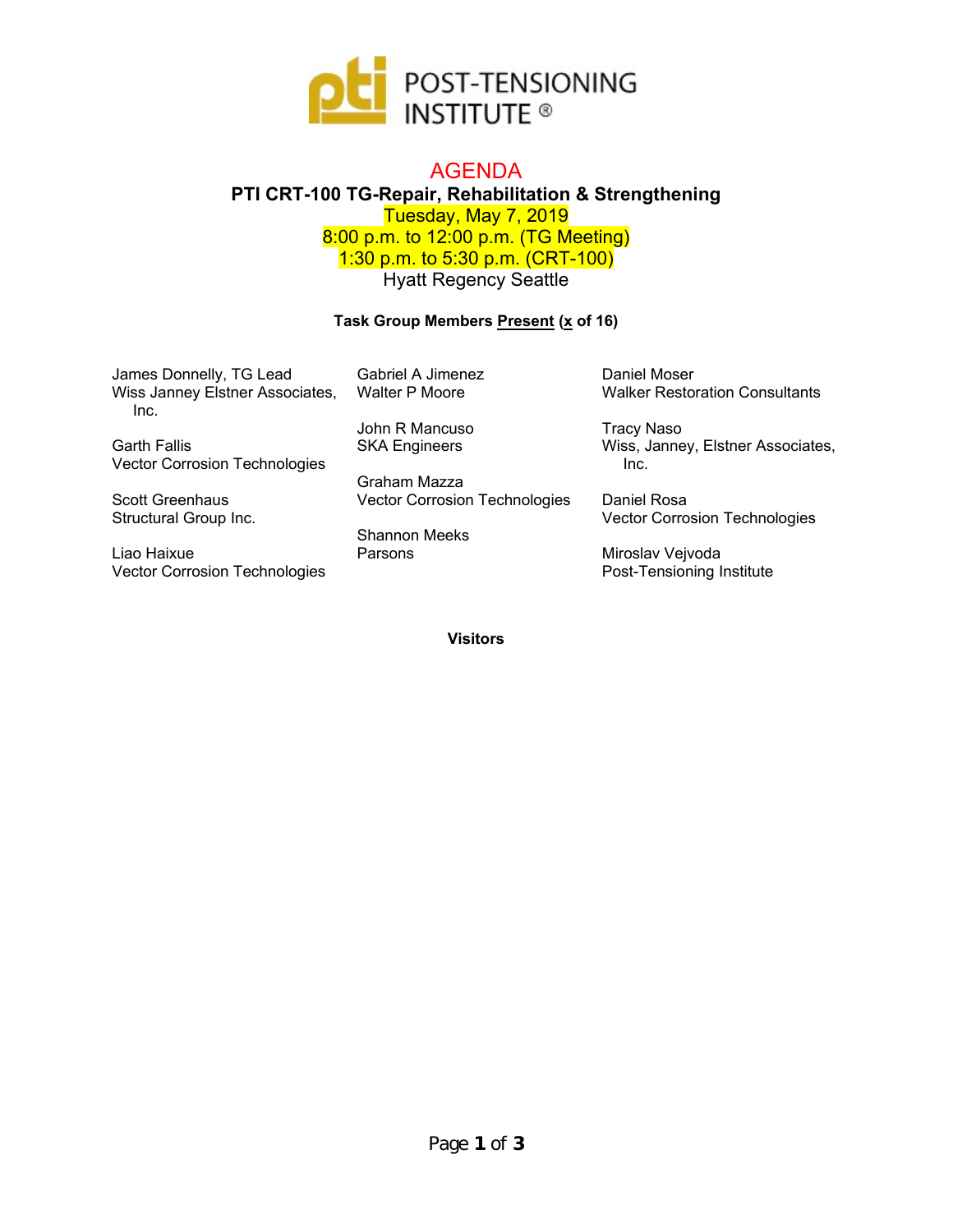## **ACTION ITEMS FROM LAST / THIS MEETING**

| Item# | <b>Subject</b>                         | <b>Action</b>                        | <b>Responsible</b> | Deadline /<br><b>Completed</b> |
|-------|----------------------------------------|--------------------------------------|--------------------|--------------------------------|
|       | <b>Case Studies</b>                    | Upload case studies on TG website    | All                | $5 - 7 - 19$                   |
|       | Repair Photos /<br><b>Short Videos</b> | Upload photos / videos on TG website | All                | $5 - 7 - 19$                   |
|       |                                        |                                      |                    |                                |
|       |                                        |                                      |                    |                                |
|       |                                        |                                      |                    |                                |

| <b>Agenda Item</b>                                                                                                                                                                                                                | <b>Expected Outcome /</b><br><b>Actions Taken</b> |
|-----------------------------------------------------------------------------------------------------------------------------------------------------------------------------------------------------------------------------------|---------------------------------------------------|
| A. General<br>A.1 Call to Order<br>A.2 Introductions<br>A.3 TG Roster / Changes<br>A.4 PTI Antitrust Policy                                                                                                                       |                                                   |
| <b>B. Agenda &amp; Minutes</b><br><b>B.1 Changes to Agenda</b><br><b>B.2 Review of Notes from</b><br>last meeting; sent by<br>email on 4-11-19                                                                                    | B.1<br>B.2                                        |
| 1. Action Item 1: Case<br><b>Studies</b><br>1.1. Review all available Case<br>Studies for inclusion in<br>workshops                                                                                                               | 1.1                                               |
| 2. Action Item 2: Pictures &<br><b>Short Videos</b><br>2.1. Review all pictures and<br>short videos for inclusion in<br>workshops                                                                                                 | 2.1                                               |
| 3. Action Item 3: Workshop<br><b>PP Slides</b><br>3.1 Determine course of action<br>to complete PP for workshops:<br>3.2 Scheduled workshops:<br>Chicago, 6/28-29<br>Miami, 7/21-22<br>$\bullet$<br>Houston, 9/22-23<br>$\bullet$ | 3.1                                               |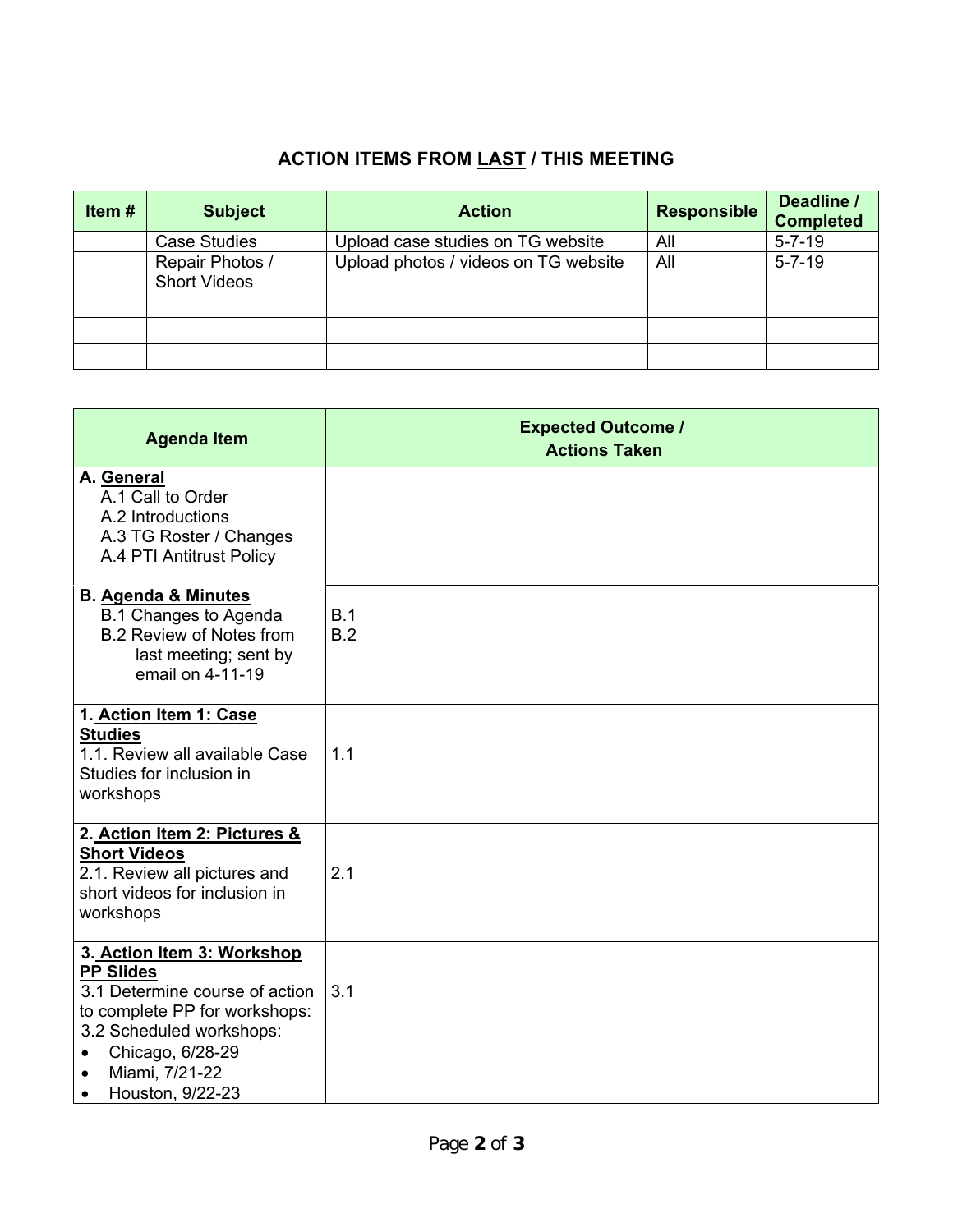| <b>Agenda Item</b>                                  | <b>Expected Outcome /</b><br><b>Actions Taken</b> |
|-----------------------------------------------------|---------------------------------------------------|
| 3.3 Special Request workshops<br>St. Louis, 7/30-31 |                                                   |
| Pittsburgh, 8/12-13<br>$\bullet$                    |                                                   |
| <b>E. New Business</b><br>E.1                       |                                                   |
| F. Next Meeting<br><b>Web Meetings:</b>             |                                                   |
| G. Adjourn                                          |                                                   |

## **AGENDA / MEETING EXHIBITS**

| <b>Exhibit #</b> | <b>Subject</b>               |
|------------------|------------------------------|
| A.4              | <b>PTI Anti-Trust Policy</b> |
| B.2              |                              |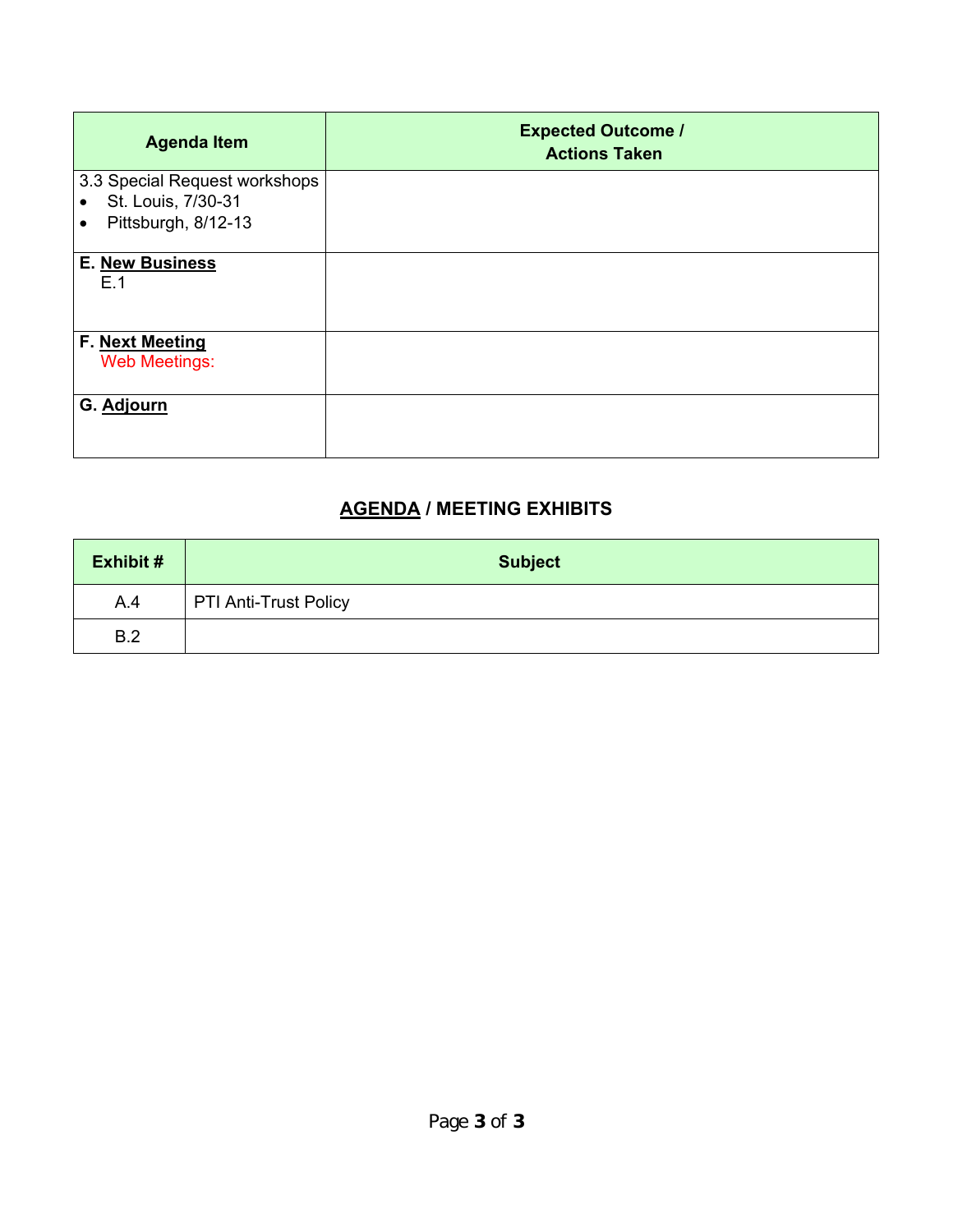| From:        | Amy M. Dowell                                                                                                                                                                                                                                                                                                                                                                                                                                                                                              |
|--------------|------------------------------------------------------------------------------------------------------------------------------------------------------------------------------------------------------------------------------------------------------------------------------------------------------------------------------------------------------------------------------------------------------------------------------------------------------------------------------------------------------------|
| To:          | <b>Neel Khosa</b>                                                                                                                                                                                                                                                                                                                                                                                                                                                                                          |
| $Cc$ :       | julio.diamante@aecom.com; jdonnelly@wje.com; pgregoire@athanorsteel.com; liaoh@vector-corrosion.com;<br>Thomas Helm (Tom.Helm@Novageotech.com); gregory.hunsicker@onpointet.com;<br>gjimenez@walterpmoore.com; shannon.meeks@parsons.com; drew.micklus@freyssinetusa.com;<br>dmoser@walkerconsultants.com; tnaso@wje.com; mike.obrien@dsiamerica.com; Russ Price; greg@pt-tech.com;<br>don.singer@dsiamerica.com; Charlie Skarbrevik; Stevens, Todd; Miroslav F. Vejvoda;<br>rod@millenniumreinforcing.com |
| Subject:     | CRT-100 - Repair Workshop Manual - summary and next steps                                                                                                                                                                                                                                                                                                                                                                                                                                                  |
| Date:        | Thursday, April 11, 2019 4:04:31 PM                                                                                                                                                                                                                                                                                                                                                                                                                                                                        |
| Attachments: | image001.png<br>190411-Ballot-CRT-100-1901-Repair Certification Manual-Ballot Summary-Meeting.pdf                                                                                                                                                                                                                                                                                                                                                                                                          |

Dear CRT-100 and CRT-100 Repair Task Group Members,

Attached is the ballot summary showing the resolved negatives from the CRT-100 ballot on the Repair Certification Program Manual. As discussed in the web meeting today, staff will now work at incorporating these resolved comments and the editorial comments, in track changes format, into the document. When this document is available, it will be circulated to the committee for comment before it is published.

The upcoming schedule for the Level 1 & 3 Unbonded PT Repair, Rehabilitation, and Strengthening Certification workshops is fast approaching (first in June 2019) and the following schedule was presented for submission of the remaining workshop items:

- **All case studies need to be prepared and uploaded (directions below) by the May 7, 2019 meeting in Seattle –** this will be the major topic of conversation at the meeting
- **All members are asked to come to the Seattle meeting with relevant repair photos.** Please upload to the PTI website (directions below) or bring a jump drive to the meeting.
- The workshop presentation outline will be prepared by staff and distributed by the Seattle meeting.

We are now able to use the PTI committee website as a file sharing area. To make this possible, you have all been set up as committee "co-chairs" until the convention is over. This allows you to upload files to the draft document area of the committee website.

To access the file-sharing area:

- Login to the website (please let me know if you need help).
- Visit the "My PTI" area at the top right corner of the website to find your committees.
- Two folders have been created under "Draft Documents" in the Work Folders area. Please upload the files here by hovering over the file and clicking "Upload".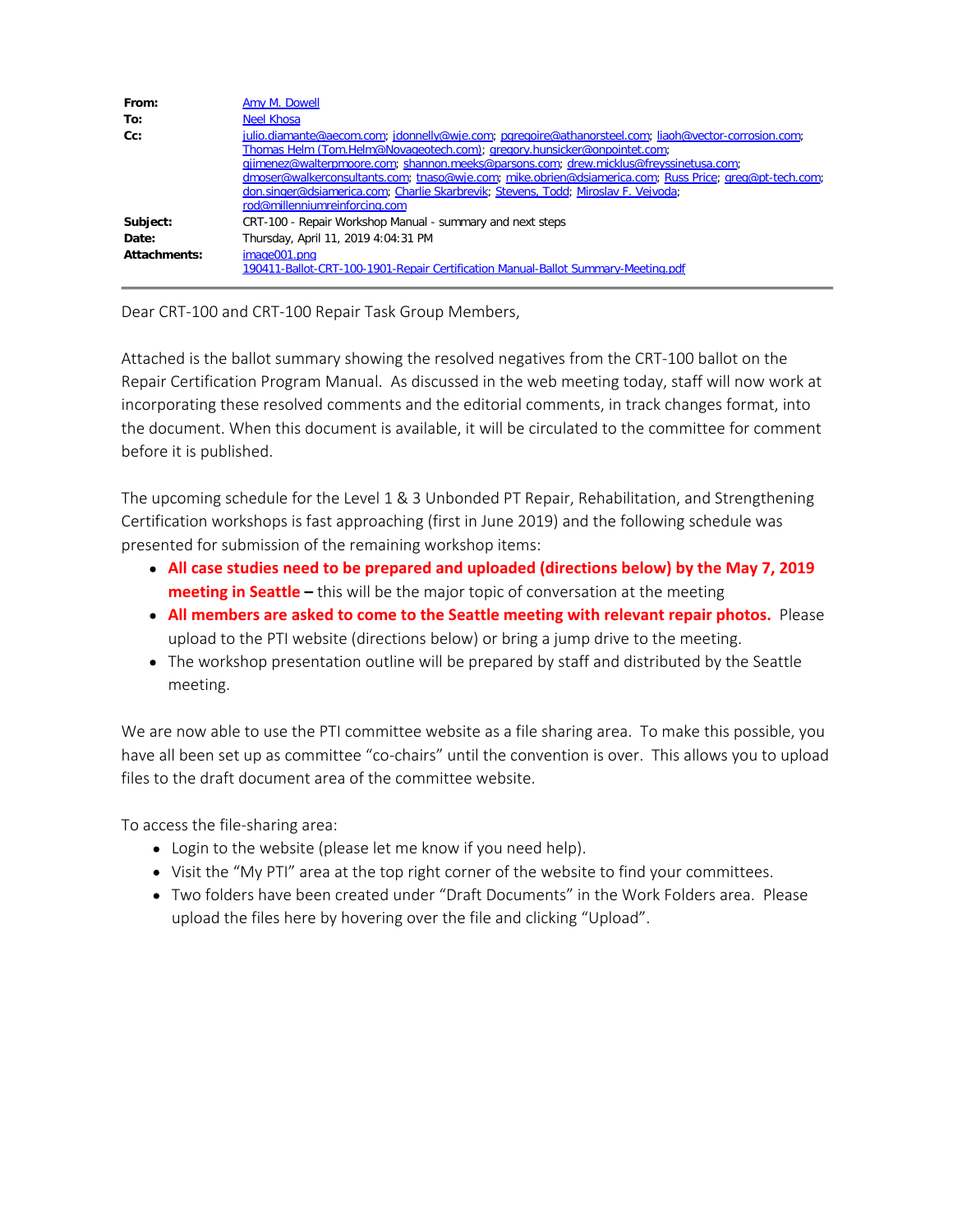|                     |               |                   |        | <b>Delete</b> |
|---------------------|---------------|-------------------|--------|---------------|
| <b>Case Studies</b> | <b>Upload</b> | <b>New Folder</b> | Rename | <b>Move</b>   |

| What type of document?: | <b>Upload New Document</b>                                                                           |
|-------------------------|------------------------------------------------------------------------------------------------------|
| O Agenda                |                                                                                                      |
| Minutes                 |                                                                                                      |
| Correspondence          |                                                                                                      |
| <b>O</b> Draft          |                                                                                                      |
| <b>NewBusiness</b>      |                                                                                                      |
| Document Name:          |                                                                                                      |
| Folder:                 | <b>E</b> Draft Documents                                                                             |
|                         | <b>Case Studies</b><br>Photos                                                                        |
| File To Upload:         |                                                                                                      |
| Browse                  | No file selected.                                                                                    |
|                         | $\Box$ Notify committee members of this posting                                                      |
| being sent.             | Please be patient. Upload time is dependent on the speed of your connection and the size of the file |
|                         | Upload<br>Cancel                                                                                     |

Thanks,

Amy

Amy M. Dowell, P.E. Manager, Education & Certification Programs



**\_\_\_\_\_\_\_\_\_\_\_\_\_\_\_\_\_\_\_\_**

Farmington Hills, MI 48331 Office: (248) 848-3751 Cell: (248) 621-3604 [www.post-tensioning.org](http://www.post-tensioning.org/)

Registration is open for the 2019 PTI Convention. Click on the logo below for more information and registration.